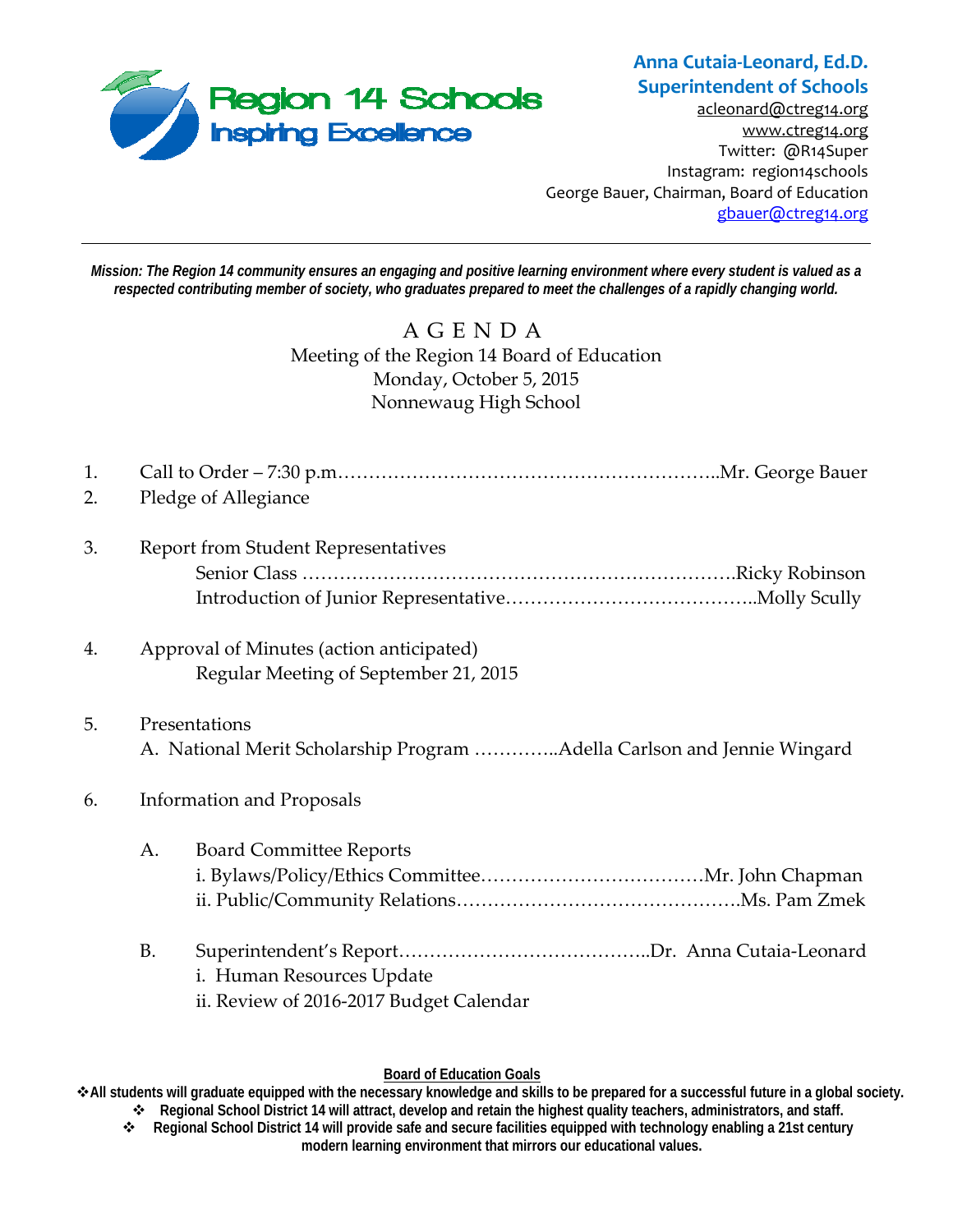|--|--|--|

### 7. Privilege of the Floor

The Board of Education will recognize citizens of Bethlehem and Woodbury, who are asked to state their name and town of residence and to please limit comments to three (3) minutes. The Board will not hear comment on individual personnel matters or comments addressed to a specific member(s) of the board. Decorum will be enforced.

## 8. Business Requiring Board Action (action anticipated)

# A. Approval of Out‐of‐State/Overnight Field Trips

## i. NHS Students to Firenze, Italy

Move that the Region 14 Board of Education approve the NHS World Language department trip to Firenze, Italy, Sunday, June 26 – Monday, July 4, 2016 for 13 students and 2 faculty chaperones, via school bus (to JFK Intl. Airport), air transportation, and coach bus tours in Italy, and financed by students' families (approx. \$3500 based on 13 paying travelers)

## ii. WMS Students to Washington, D.C.

Move that the Region 14 Board of Education approve the WMS student trip to Washington, D.C., Wednesday, May 4 – Friday, May 6, 2016 for up to 103 students, 10 faculty chaperones, 1 administrator, and 1 nurse, via coach bus, and financed by students' families (approx. \$575 ea)

## iii. WMS Students to Quebec City, Canada (revised)

Move that the Region 14 Board of Education approve the WMS student trip to Quebec City, Canada, **Sunday, October 25-Tuesday, October 27** for approximately 60 students and 6 faculty chaperones via coach bus and financed by students' families (approximately \$500/ea)

## B. Policy Revisions for First Read (possible action)

Move that the Region 14 Board of Education approve the following policies as contained in the the first packet supplied and revised by CABE Policy Services, having been reviewed and recommended by the Bylaws/Policy/Ethics Committee:

- a. Policy 0200 Mission‐Goals‐Objectives: Goals and Objectives
- b. Policy 0521(a)(b) w/accompanying form: Mission‐Goals‐Objectives, Nondiscrimination
- c. Policy 4117.3 Personnel Certified: Reduction in Teaching Staff
- d. Policy 4212.42 Personnel Non Certified: Drug & Alcohol Testing for School Bus Drivers

#### **Board of Education Goals**

**All students will graduate equipped with the necessary knowledge and skills to be prepared for a successful future in a global society. Regional School District 14 will attract, develop and retain the highest quality teachers, administrators, and staff.** 

 **Regional School District 14 will provide safe and secure facilities equipped with technology enabling a 21st century modern learning environment that mirrors our educational values.**